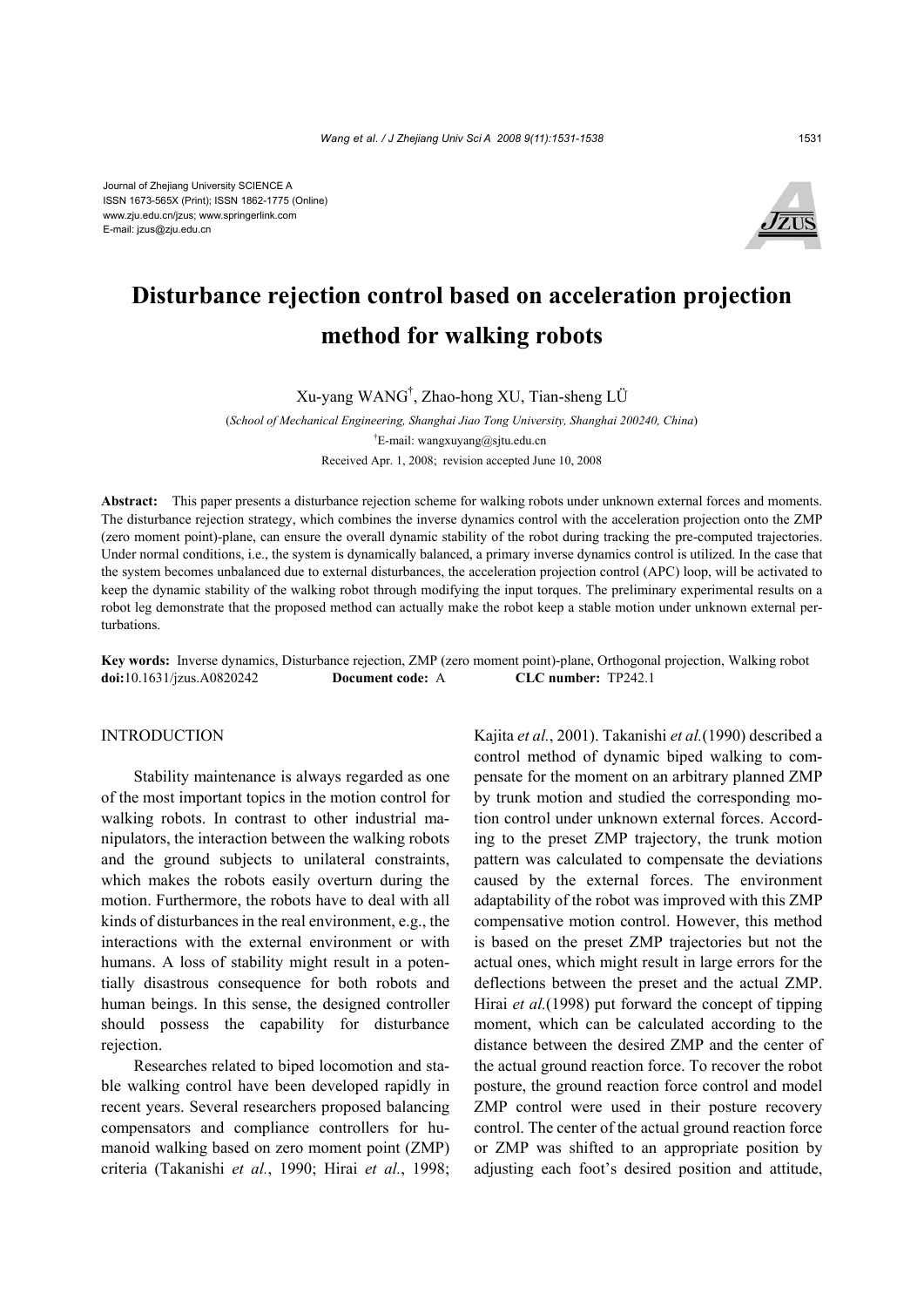whereby the robot could be recovered to a balanced posture.

The ZMP tracking method provides an effective approach for walking motions. However, the stability of the motion is improved at the cost of reducing the motion flexibilities. Presently, more and more researchers intend to combine the ZMP control with other model-based methods (Kajita *et al.*, 2003a; 2003b; Sugihar *et al.*, 2002; Kondak *et al.*, 2003). As one of them, Kondak (2003) proposed a ZMP-plane projection control method, in which the algorithm is based on a decoupling of the non-linear model and steering torques to maintain the stability of the system. As an extension of the ZMP-plane projection method, a disturbance rejection scheme is presented in this paper. This scheme behaves a switching manner between the inverse dynamics control and the ZMP-plane projection method. When the robot becomes unbalanced due to external unexpected disturbances, the input torques can be regulated to account for both the track-followings and the stability of the system.

### INVERSE DYNAMICS CONTROL

By applying the Lagrange's equation of motion to a conservative system, the dynamic model of walking robot can be derived as

$$
D(q)\ddot{q} + h(q,\dot{q}) + G(q) = \tau, \qquad (1)
$$

where  $q$  is the vector of the generalized coordinates,  $D(q)$  is a  $n \times n$ , symmetric, positive-definite inertia matrix,  $h(q, \dot{q})$  is a  $n \times 1$ , centrifugal vector which contains the centrifugal acceleration and Coriolis terms,  $G(q)$  is a  $n \times 1$  gravitational vector, and  $\tau$  is a *n*×1 external torque vector.

Given a desired reference trajectory  $q_r(\cdot)$ , a controller can be designed and implemented. The output of the controller  $\tau_q$  will drive asymptotically the actual trajectory *q* and  $\dot{q}$  to  $q_r$  and  $\dot{q}_r$ , respectively.

The design of the controller involves decomposing the control design problem into an inner-loop design and an outer-loop design. The inner-loop is to perform feedback linearization of the robotic system, which depends on the inverse dynamic model of the robot. The computed torque can be written as

$$
\tau_q = D(q)\ddot{q}_r + h(q,\dot{q}) + G(q). \tag{2}
$$

The nonlinearities of the system can be eliminated with Eq. $(2)$ . Therefore, by substituting Eq. $(2)$ into Eq.(1), and assuming that  $D(q)$  is nonsingular, we obtain

$$
\ddot{\boldsymbol{q}} = \ddot{\boldsymbol{q}}_{\rm r}.\tag{3}
$$

In this way, the complicated non-linear system is converted into a linear one. Furthermore, tracking performance can be improved by designing a feedback compensation loop. The PD control rule is used in this paper, that is

$$
\tau_q = D(q)(\ddot{q}_r - K_p \dot{e} - K_p e) + h(q, \dot{q}) + G(q), \quad (4)
$$

where  $e = \theta - \theta_d$  is the trajectory tracking error vector,  $K<sub>D</sub>$  and  $K<sub>P</sub>$  are constant gain matrixes. Through selecting appropriate values for  $K<sub>D</sub>$  and  $K<sub>P</sub>$ , a critically damped closed-loop performance can be acquired. The detailed diagram of the inverse dynamics control is shown in Fig.1.



**Fig.1 Block diagram of the inverse dynamics control**

# ZMP AND ZMP-PLANE

The inverse dynamics control works quite well in trajectory-following if we select the appropriate gains for the controller. However, it does not consider the dynamical stability of the walking robot. Walking robot is a dynamically balanced system, and it is easy to overturn during the motion. When large disturbance is applied to the robot, the impacts generated by the disturbance and the compensatory torques will have an influence on the stability. In some circum-Fraces, the robot will become unstable and the compensatory to the relationship of the root will have an influence is applied to the robot, the impacts generated by the disturbance and the compensatory to the simulation o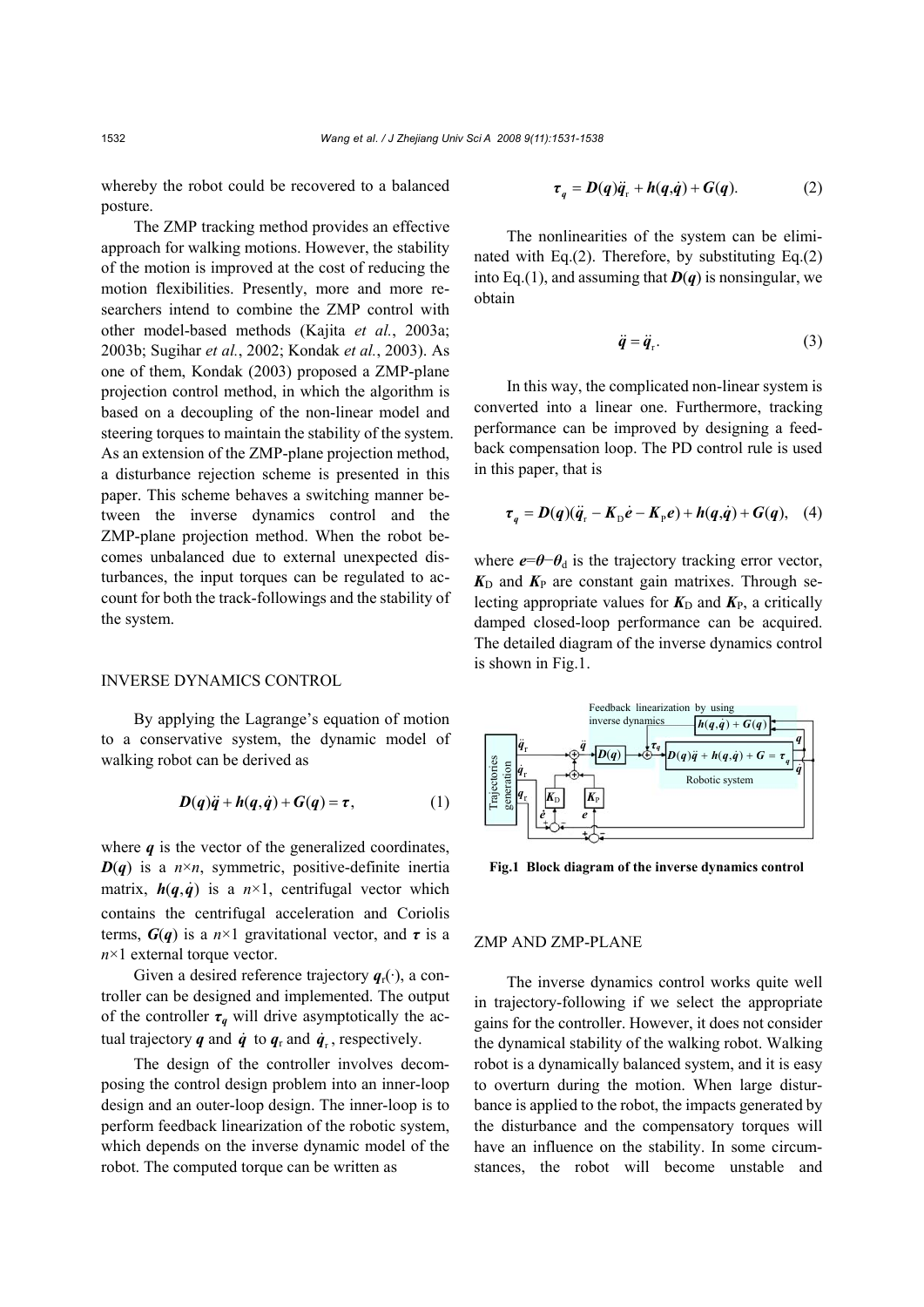overthrow entirely. Thus, in terms of the computed torques, the acceleration  $\ddot{q}$  should be regulated correspondingly to guarantee the dynamics stability of the robot as well as eliminate tracking errors.

ZMP is one of the most famous stability criteria widely used in the biped motion control. Based on the ZMP theory, the ZMP-plane concept is proposed by Kondak (2003) for the biped robot to perform a stable movement. In this paper, the driving torques considering the overall stability can be computed according to the ZMP-plane. The acceleration  $\ddot{q}$  is projected onto a definite ZMP-plane to resist the external disturbance applied to the robot.

## **ZMP**

ZMP is defined as the point on the ground at which the net moment of the inertial forces and the gravity forces has no component along the horizontal axes (Vukobratovic, 2004). Let us consider the locomotion mechanism in the single support phase (Fig.2). The contribution of the part above the ankle is replaced by the force  $F_A$  ( $F_{Ax}$ ,  $F_{Ay}$ ,  $F_{Az}$ ) and the moment  $M_A$  ( $M_{Ax}$ ,  $M_{Ay}$ ,  $M_{Az}$ ). The foot also experiences the ground reaction at point  $P$  as well as the gravity  $G=m<sub>f</sub>g$ . The ground reaction generally consists of the ground reaction force *R* and the moment *M*. The horizontal components of the reaction force *R*, i.e., *R<sup>x</sup>* and  $\mathbf{R}_v$ , represent the fiction force that is balancing the horizontal component of the force  $F_A$ , whereas the vertical moment  $M_z$  represents the resultant moment at point *P* induced by the friction force.



**Fig.2 Forces acting on the supporting foot** 

The static equilibrium equation for the supporting foot can be written as

$$
\boldsymbol{OP} \times \boldsymbol{R} + \boldsymbol{OG} \times m_f \boldsymbol{g} + \boldsymbol{M}_A + \boldsymbol{M}_z + \boldsymbol{OA} \times \boldsymbol{F}_A = \boldsymbol{0}, \quad (5)
$$

where  $OP$  is a vector from point  $O$  to ground reaction point *P* in Cartesian coordinate, *OG* is a vector from point *O* to the foot mass center *G*, *OA* is a vector from point *O* to the ankle joint *A*, and  $m_f$  is the foot mass.

The projection of Eq.(5) onto the horizontal plane yields

$$
(\boldsymbol{OP} \times \boldsymbol{R})_h + (\boldsymbol{OG} \times m_f \boldsymbol{g})_h + (\boldsymbol{M}_A)_h + (\boldsymbol{OA} \times \boldsymbol{F}_A)_h = 0,
$$
\n(6)

where *h* denotes the horizontal *y-x* plane. Eq.(6) represents the equilibrium equation of the foot, whereby the dynamic stability conditions can be obtained. That is, the position of point *P* where the ground reaction is acted can be solved from Eq.(6). In this sense, point *P* is called ZMP. The system is dynamically balanced if the position of point *P* is within the support polygon.

# **ZMP-plane**

ZMP-plane describes the linearization relationship between the ZMP and the joint accelerations, which can be derived from the primary ZMP equations. According to the ZMP definition, if the coordinate system origin *O* is shifted to the ground projection of the foot mass center, Eq.(6) can be simplified as

$$
(\boldsymbol{OP} \times \boldsymbol{R})_h + (\boldsymbol{M})_h = \boldsymbol{0},\tag{7}
$$

where  $M = M_A + OA \times F_A$  is the resultant moment of the whole mechanism at point *O*. Define  $M=[M_x, M_y,$  $(M_z]$ <sup>T</sup>,  $R = [R_x, R_y, R_z]$ <sup>T</sup>, and  $OP = [x_{ZMP}, y_{ZMP}, 0]$ <sup>T</sup>, then Eq.(7) can be rewritten as

$$
\begin{cases}\nM_x - R_z y_{\text{ZMP}} = 0, \\
M_y + R_z x_{\text{ZMP}} = 0.\n\end{cases}
$$
\n(8)

In accordance with the dynamic equations of the robot,  $M_v$  and  $R_z$  can be represented explicitly as

$$
\boldsymbol{M}_{y} = \alpha_{0} + \alpha_{1}\ddot{\boldsymbol{q}}_{1} + \cdots + \alpha_{n}\ddot{\boldsymbol{q}}_{n}, \qquad (9)
$$

$$
\boldsymbol{R}_z = \beta_0 + \beta_1 \ddot{\boldsymbol{q}}_1 + \dots + \beta_n \ddot{\boldsymbol{q}}_n, \qquad (10)
$$

here

$$
\alpha_i = \alpha_i(\mathbf{q}, \dot{\mathbf{q}}), \quad i = 0, \cdots, n,
$$
 (11)

$$
\beta_i = \beta_i(q, \dot{q}), \quad i = 0, \cdots, n,
$$
\n(12)

where  $\alpha_0, \ldots, \alpha_n$  and  $\beta_0, \ldots, \beta_n$  are non-linear functions of the generalized coordinates *q* and generalized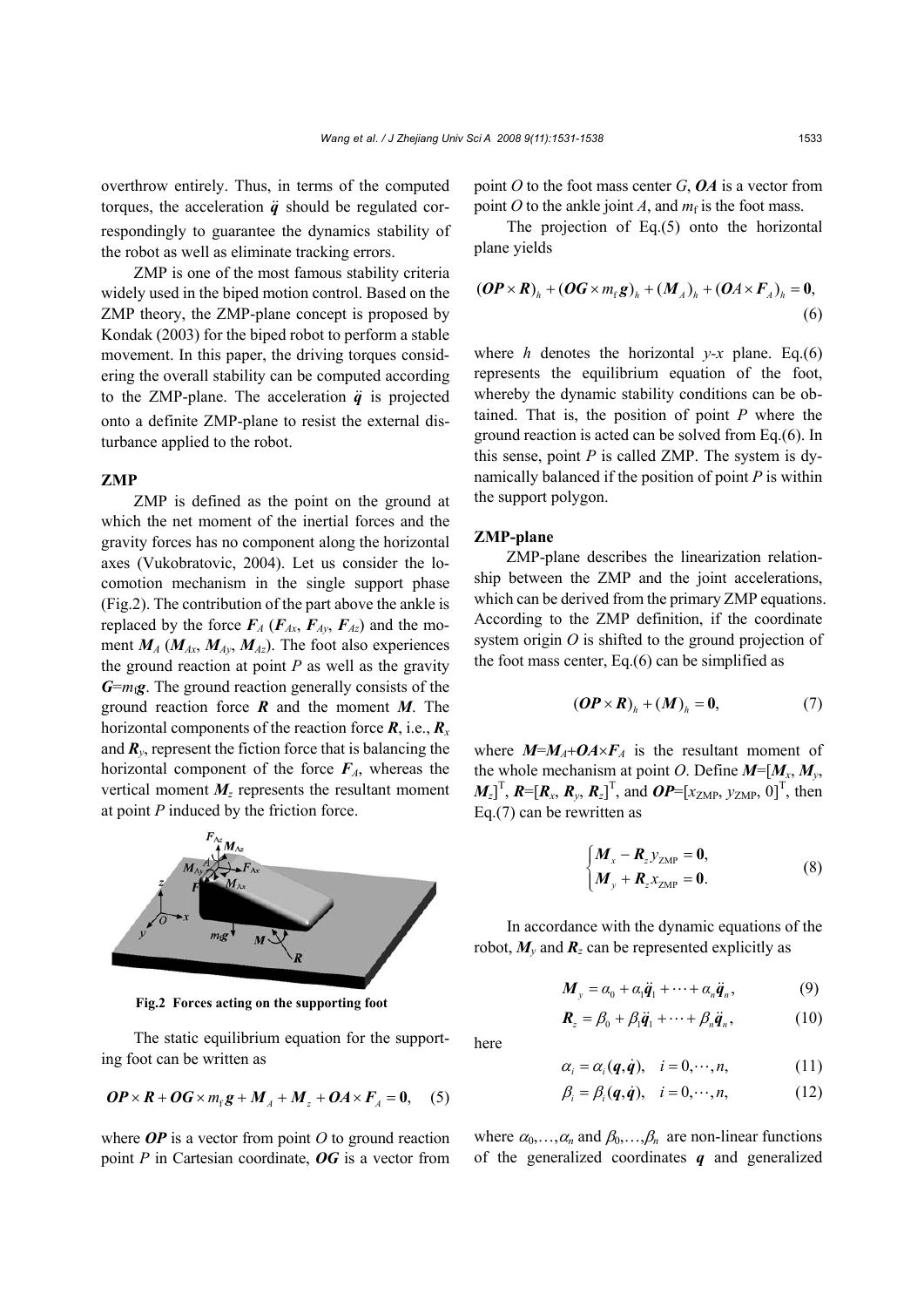velocities  $\dot{q}$ . By substituting Eqs.(9) and (10) into Eq.(8), we obtain

$$
x_{\text{ZMP}} = -\frac{M_y}{R_z} = -\frac{\alpha_0 + \alpha_1 \ddot{q}_1 + \dots + \alpha_n \ddot{q}_n}{\beta_0 + \beta_1 \ddot{q}_1 + \dots + \beta_n \ddot{q}_n}.
$$
 (13)

Accordingly, the explicit representation of  $x_{ZMP}$ with respect to the acceleration  $\ddot{q}$  is acquired. An equivalent expression to Eq.(13) can be obtained as

$$
\gamma_n \ddot{\mathbf{q}}_n + \dots + \gamma_1 \ddot{\mathbf{q}}_1 + \gamma_0 = 0, \qquad (14)
$$

here

$$
\gamma_i = \gamma_i(\mathbf{q}, \dot{\mathbf{q}}, x_{\text{ZMP}}), \quad i = 0, \cdots, n. \tag{15}
$$

Therefore,  $\gamma_0$ , ...,  $\gamma_n$  are non-linear functions depending on the generalized coordinates *q*, generalized velocities  $\dot{q}$  and *x*-coordinate of ZMP  $x_{ZMP}$ . At the moment  $t$ , the system accelerations  $\ddot{q}$  can be changed arbitrarily by applying corresponding torques  $\tau_q$  to the joints. In contrast, the changes of velocities  $\dot{q}$  and coordinates  $q$  correspond to actual accelerations and velocities (double integrator behavior), respectively. Therefore, the coefficients  $\gamma_0, \ldots, \gamma_n$  at each moment can be considered as constant and the accelerations  $\ddot{q}$  as arbitrary values. Obviously, this conclusion is also applicable to  $v_{ZMP}$ . Similar to Eq.(14), we can obtain

 $\eta_n \ddot{q}_n + \cdots + \eta_1 \ddot{q}_1 + \eta_0 = 0,$  (16)

here

$$
\eta_i = \eta_i \left( \mathbf{q}, \dot{\mathbf{q}}, \mathbf{y}_{\text{ZMP}} \right), \quad i = 0, \cdots, n. \tag{17}
$$

For each moment  $t$ , Eq.(14) or Eq.(16) describes a plane in the acceleration space. This plane is the ZMP-plane which was proposed by Kondak firstly in 2003 (Kondak *et al.*, 2003). The physical meaning of the ZMP-plane can be described as selecting an acceleration combination  $\ddot{\mathbf{q}}_1,\cdots,\ddot{\mathbf{q}}_n$ , and the system can move at this moment in such a way that the *x* or *y* coordinate of ZMP will be equal to  $x_{ZMP}$  or  $y_{ZMP}$ .

## ACCELERATION PROJECTION ALGORITHM

The acceleration projection algorithm is to pro-

ject the original acceleration vector  $\ddot{\mathbf{q}} = [\ddot{\mathbf{q}}_1, \cdots, \ddot{\mathbf{q}}_n]$ onto the ZMP-plane, whereby the resulting acceleration vector  $\ddot{\mathbf{q}}^* = [\ddot{\mathbf{q}}_1^*, \cdots, \ddot{\mathbf{q}}_n^*]$  ensures that the coordinate of ZMP will be equal to the given  $x_{ZMP}$  or  $y_{ZMP}$ . Diversified ways are available to implement such a projection operation, whereas the ultimate goal is to create the acceleration vector  $\ddot{q}^*$  that lies on the ZMP-plane (or intersection determined by both  $x_{ZMP}$ and  $v_{ZMP}$ ). As shown in Fig.3, two different projection methods are illustrated in a 3D acceleration space. In the first method, the original acceleration vector  $\ddot{q}$  is changed to  $\ddot{q}_1^*$  in a way that its tip lies on the ZMP-plane. In the second method, i.e. an orthogonal projection, the resulting acceleration vector  $\ddot{q}_2^*$  is determined by the perpendicular foot (point *P*) from the end of the original acceleration vector to the ZMP-plane.



**Fig.3 Projection operations in 3D acceleration space** 

The study has shown that the orthogonal projection leads to the best movement performance among all the others (Kondak *et al.*, 2003). Accordingly, it is adopted in our disturbance rejection controller to acquire a stable movement. Since the perpendicular foot is the nearest point from the original acceleration vector to the ZMP-plane, the resulting acceleration vector  $\ddot{q}^*$  can be obtained by solving the minimal distance between the original vector and the ZMP-plane. Let the distance be

$$
\boldsymbol{D}(\ddot{\boldsymbol{q}}^{*}) = \sum_{i=1}^{n} (\ddot{\boldsymbol{q}}_{i}^{*} - \ddot{\boldsymbol{q}}_{i})^{2},
$$
 (18)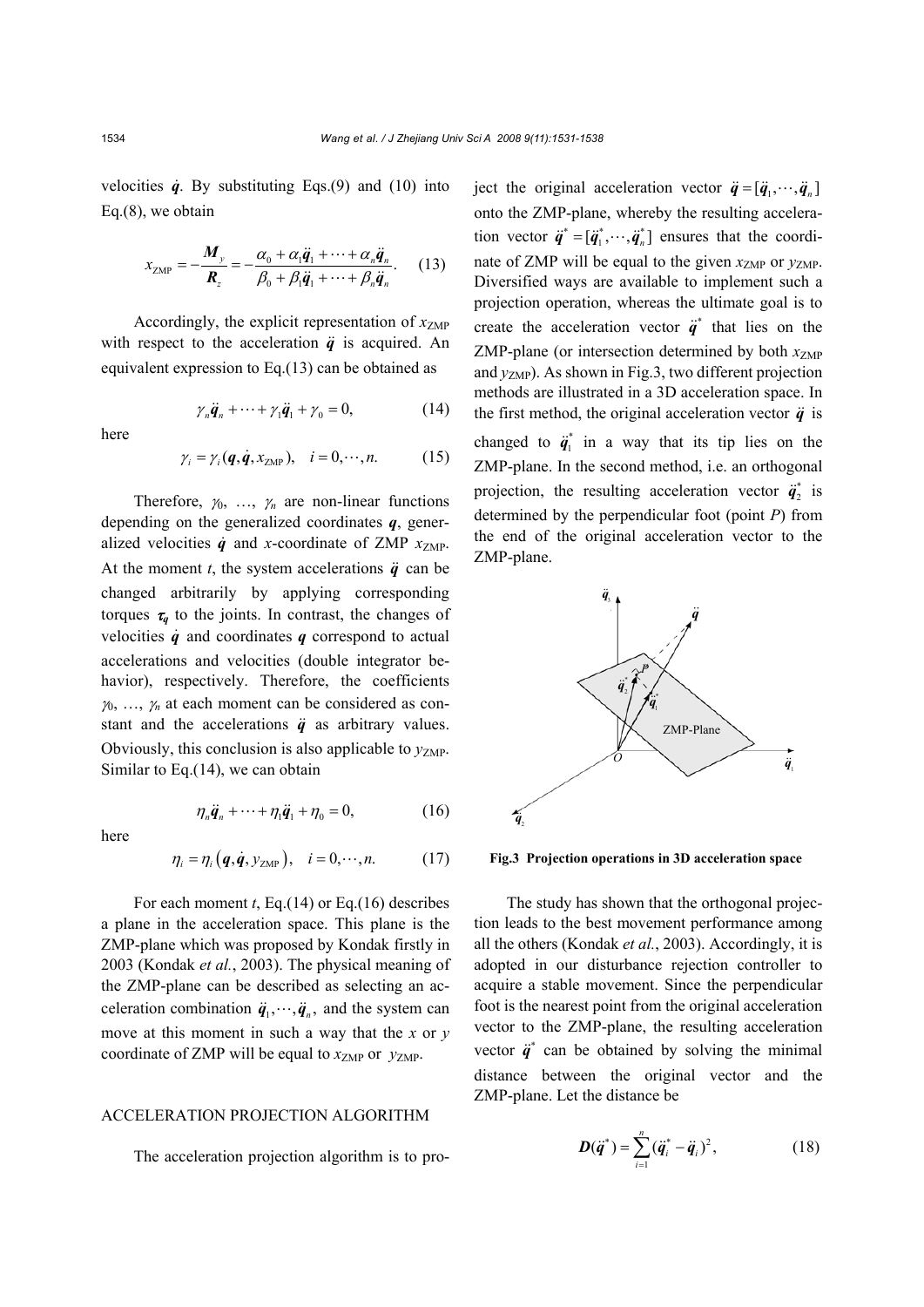in addition,  $\ddot{\boldsymbol{q}}^*$  should satisfy the constraints  $\boldsymbol{\Phi}_1$  and *Φ*2, i.e.,

$$
\Phi_{1}(\ddot{\boldsymbol{q}}^{*}) = \sum_{i=1}^{n} \gamma_{i} \ddot{\boldsymbol{q}}_{i}^{*} + \gamma_{0} = 0, \qquad (19)
$$

$$
\Phi_2(\ddot{\boldsymbol{q}}^*) = \sum_{i=1}^n \eta_i \ddot{\boldsymbol{q}}_i^* + \eta_0 = 0.
$$
 (20)

The minimal distance subject to the constraints Eqs.(19) and (20) can be found by using Lagrange multiplier principle. Correspondingly, the resulting acceleration vector  $\ddot{q}^*$  can be also obtained according to

$$
\frac{\partial \mathbf{D}}{\partial \ddot{q}_i^*} + \lambda_1 \frac{\partial \Phi_1}{\partial \ddot{q}_i^*} + \lambda_2 \frac{\partial \Phi_2}{\partial \ddot{q}_i^*} = 0,
$$
\n
$$
\Phi_1 = 0, \ \Phi_2 = 0, \ \ i = 1, \cdots, n,
$$
\n(21)

where  $\lambda_1$  and  $\lambda_2$  are Lagrange multipliers.

#### DISTURBANCE REJECTION CONTROLLER

According to the definition of ZMP-plane, the input acceleration vector  $\ddot{q}$  can be revised considering the overall dynamic stability as well as the track-following. As shown in Fig.4, an acceleration projection control (APC) loop is inserted into the inverse dynamics controller. The acceleration projection algorithm is adopted in the APC loop, which makes the original input acceleration vector  $\ddot{q}$  be projected onto the ZMP-plane. When the system is dynamically balanced, only the primary inverse dynamics control is used in tracking the predefined trajectories. Once large disturbance is applied or the system becomes unbalanced, the APC loop will be activated to keep the system move in a stable manner.



**Fig.4 Block diagram of the disturbance rejection controller** 

To construct an appropriate ZMP-plane is important in the acceleration projection algorithm. When the supporting polygon is rectangle and one edge is parallel to *x*-axis (and the other is parallel to *y*-axis), the boundary condition that the system is dynamically balanced is

$$
x_{\min} < x_{\text{ZMP}} < x_{\max}, \ y_{\min} < y_{\text{ZMP}} < y_{\max}, \tag{22}
$$

where  $x_{\text{max}}$  and  $x_{\text{min}}$  are maximum and minimum boundary of the supporting polygon along the *x*-axis respectively,  $y_{\text{max}}$  and  $y_{\text{min}}$  are maximum and minimum boundary of ZMP along the *y*-axis respectively. The system will become unbalanced if ZMP lies outside of the boundaries. In this case, the ZMP-plane should be placed nearest to the stable zone for the facilities to control. That is, the plane is determined by  $x_{\text{max}}$ ,  $x_{\text{min}}$  or  $y_{\text{max}}$ ,  $y_{\text{min}}$ . The detailed control procedure for the disturbance rejection is shown in Fig.5.



**Fig.5 Flowchart of the disturbance control algorithm**

## SIMULATION EXPERIMENTS

A lot of one-legged systems have been developed during the past few decades. Work on the dynamics and balance of legged systems dates back to Matsouka (1979) and Raibert (1984) making a major contribution to the field. Furthermore, a particular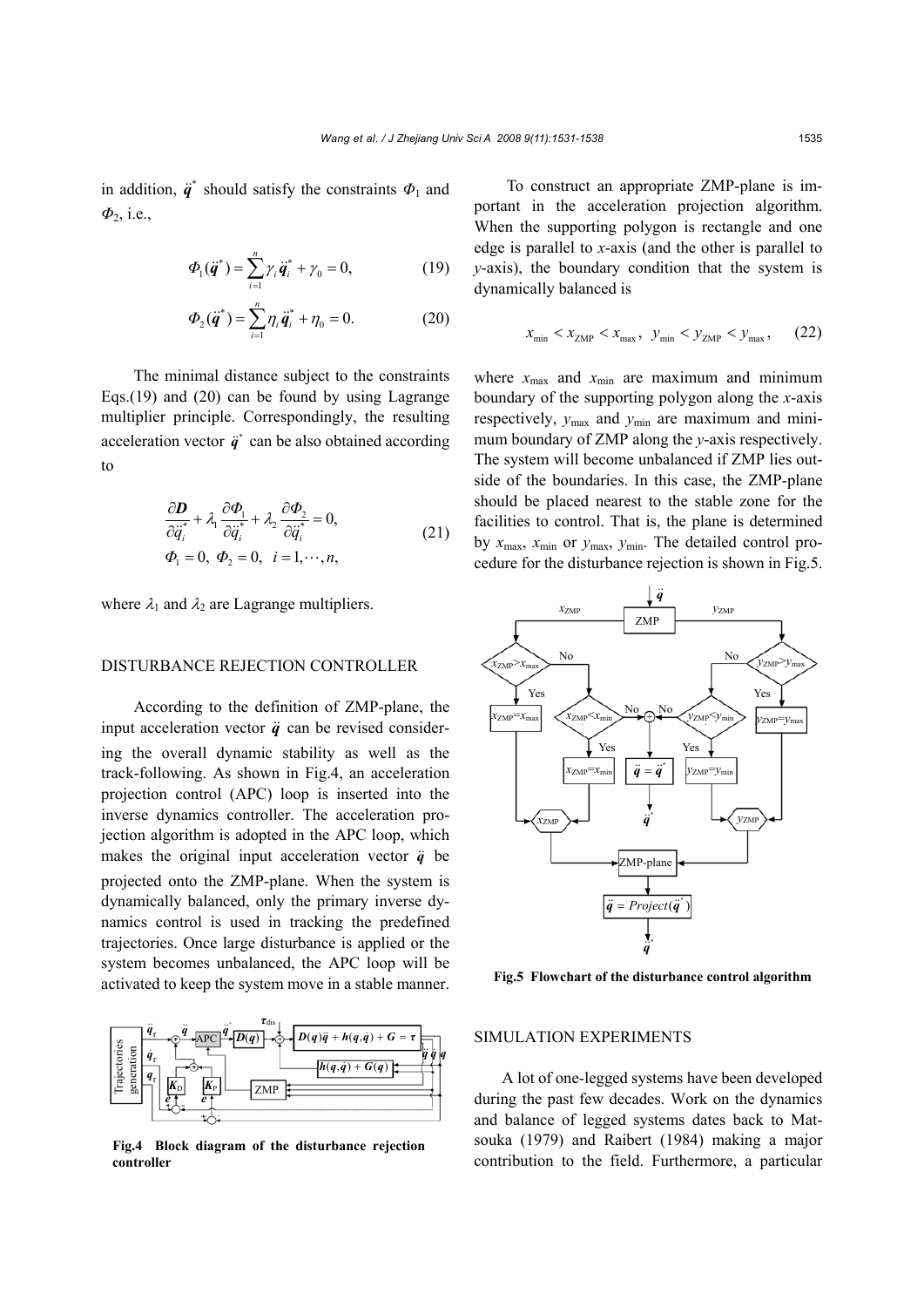interest has been expressed in the construction of one-legged robot to simulate the single support phase which appears frequently in the biped walking motion (Pannu *et al.*, 1995; Mitobe *et al.*, 2004). The balance maintenance of one-legged system is a challenge to achieve for its limited support convex, which provides a good platform to test the control algorithm.

To verify the disturbance rejection control law, an experimental one-legged robot is built, as shown in Fig.6. The robot consists of 4 links, i.e., foot, shank, thigh, and waist, and the parameters of the model are given in Table 1. The trunk is modeled as a mass point (*m*=0.5036 kg), whereby the influence of the upper body can be studied. The control algorithm is implemented in Matlab/Simulink environment. The robot is expected to perform a squatting and raising motion. During the motion, disturbances are applied to the robot from different directions. The resulting movement is illustrated in Fig.7, where three pushes with the magnitude of 2 N are acted at points *A* and *B* for 0.125 s, respectively. In detail, the first two pushes occur at point *A* along *x*-axis and the last one happens at point *B* along *y*-axis independently.

Since the contact state is unchanged in the motion, the stability area is fixed as  $x_{ZMP} \in [-0.05, 0.1]$ 



**Fig.6 Structural diagram of experimental robot leg** 

**Table 1 Parameters of the robot model** 

| Link  | Length $(m)$ | Mass (kg) |
|-------|--------------|-----------|
| Waist | 0.06         | 0.435     |
| Thigh | 0.12         | 0.587     |
| Shank | 0.12         | 0.822     |
| Foot  | 0.10         | 0.656     |



**Fig.7 Movement for squatting and raising** 

and  $y_{ZMP} \in [-0.05, 0.05]$  according to the dimensions of the foot (0.1 m×0.05 m). Identical servo motors are adopted for the joints, and the driving-torque limits are given as  $-2$  N·m  $\tau_a$  <2 N·m (*i*=1,…,5). In the simulations, the gains for Eq.(4) are set as  $K<sub>D</sub>=[20, 20,$ 20, 20, 20]<sup>T</sup> and  $K_{\text{P}}$ =[50, 50, 50, 50, 50]<sup>T</sup>.

The detailed results of the disturbance rejection control are shown in Fig.8, where the dotted and the solid lines represent the reference and the actual trajectories of the joints, respectively. The total simulation time is 10 s and the maximal tracking error happens at 2.5 s, as shown in Fig.9. From Figs.8 and 9, it can be seen that the variations of the trajectories from the reference are very small, which means the tracking control works well even when the system subjects to large external disturbances.



**Fig.8 Reference and actual trajectories of the joints**

The disturbances and stability of the robot can be illustrated by the ZMP trajectories, as shown in Fig.10. It can be seen that the disturbances denoted as dist 1,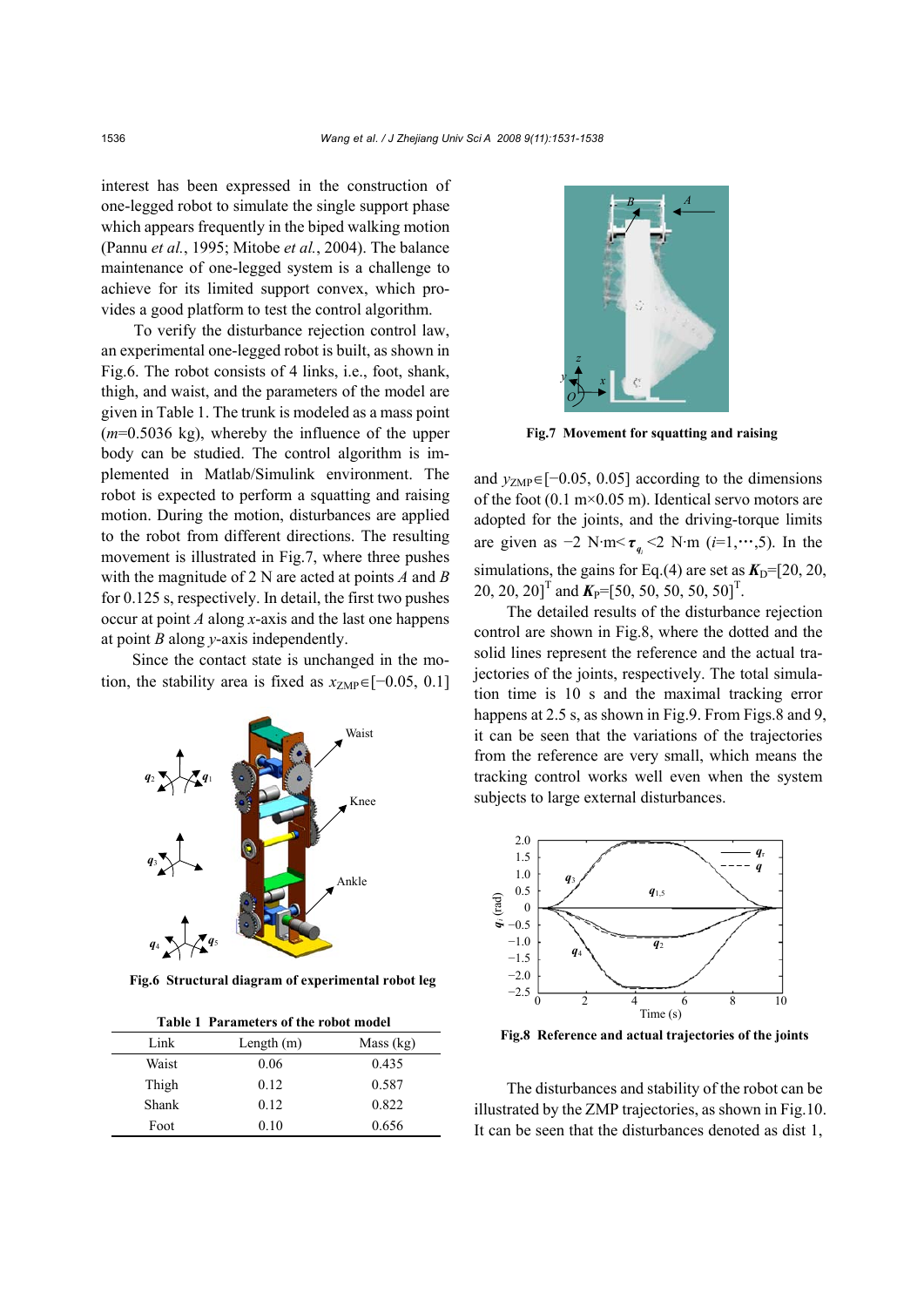dist 2, and dist 3 are applied to the robot at 2.5, 5.5 and 8.5 s independently. At most of the time, the ZMP lies inside the sole region. Limited by the sampling frequency (1 kHz) and the response time of the motor (0.1 s), some ZMP values exceed the region instantly. Considering that the robot can move at much lower frequency (about several tens of Hertz), instant unstable overstepping can be ignored in the view of the overall stability.



**Fig.10 Trajectories for (a)**  $x_{ZMP}$  and (b)  $y_{ZMP}$ 

The computed torques are depicted in Fig.11. Corresponding to the ZMP trajectories, we can see that the computed torques are regulated frequently to resist the external disturbances. It should be noticed that the torques generated corresponding to the dist 2 do not result from the APC loop, for the robot is still balanced even under disturbance.



**Fig.11** Resulting torques ( $\tau_1 \sim \tau_5$ ) for the joints

### **CONCLUSION**

This paper proposed a disturbance rejection scheme by combining the inverse dynamics control with the acceleration projection algorithm. The controller consists of three parts: (1) an inverse dynamics controller; (2) a PD feedback controller; (3) an acceleration projection controller. The disturbance rejection controller regulates the input torques to realize a stable movement when the robot becomes unbalanced for unexpected disturbances. The simulation results testify the effectiveness of the proposed method. The robot keeps balanced and achieves a good trajectory tracking task even under unknown external perturbations. Our future research will focus on the further experimental study of the disturbance rejection scheme and the application for the real robot platforms.